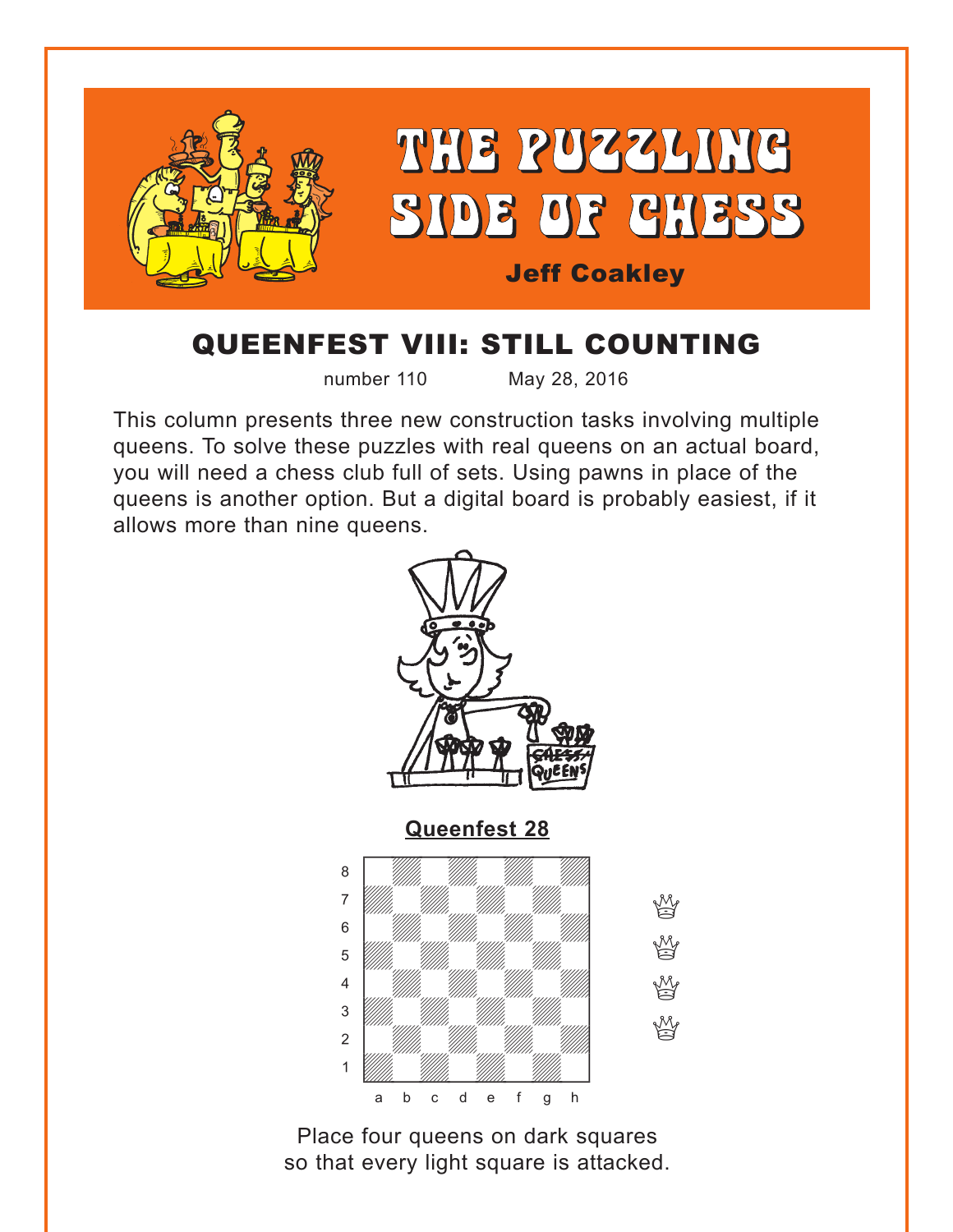<span id="page-1-0"></span>The goal in the next problem is to minimize the number of attacked squares. With 15 queens on the board, 58 is the minimum. The solution is semi-unique. For the double challenge, find both patterns.



**[Queenfest 29](#page-3-0)**

QQQQQQQQQQQQQQQ

Place fifteen queens on the board so that six squares are unattacked.

In our final puzzle, there is no requirement for the position to be legal. The number of queens is unlimited.



**[Queenfest 30](#page-5-0)**

 $\bigotimes$   $\mathbb{C}$   $\mathbb{C}$   $\mathbb{C}$   $\mathbb{C}$   $\mathbb{C}$   $\mathbb{C}$   $\mathbb{C}$   $\mathbb{C}$   $\mathbb{C}$   $\mathbb{C}$   $\mathbb{C}$   $\mathbb{C}$   $\mathbb{C}$   $\mathbb{C}$   $\mathbb{C}$   $\mathbb{C}$   $\mathbb{C}$   $\mathbb{C}$   $\mathbb{C}$   $\mathbb{C}$   $\mathbb{C}$   $\mathbb{C}$   $\mathbb{C}$   $\mathbb{C}$  $\bigotimes$  a  $\mathbb{Q}$  and  $\mathbb{Q}$  and  $\mathbb{Q}$  and  $\mathbb{Q}$  and  $\mathbb{Q}$  and  $\mathbb{Q}$  and  $\mathbb{Q}$  and  $\mathbb{Q}$ 

Compose a position with a white king and the maximum number of queens against a lone black king so that there is a unique mate in one. What is the maximum?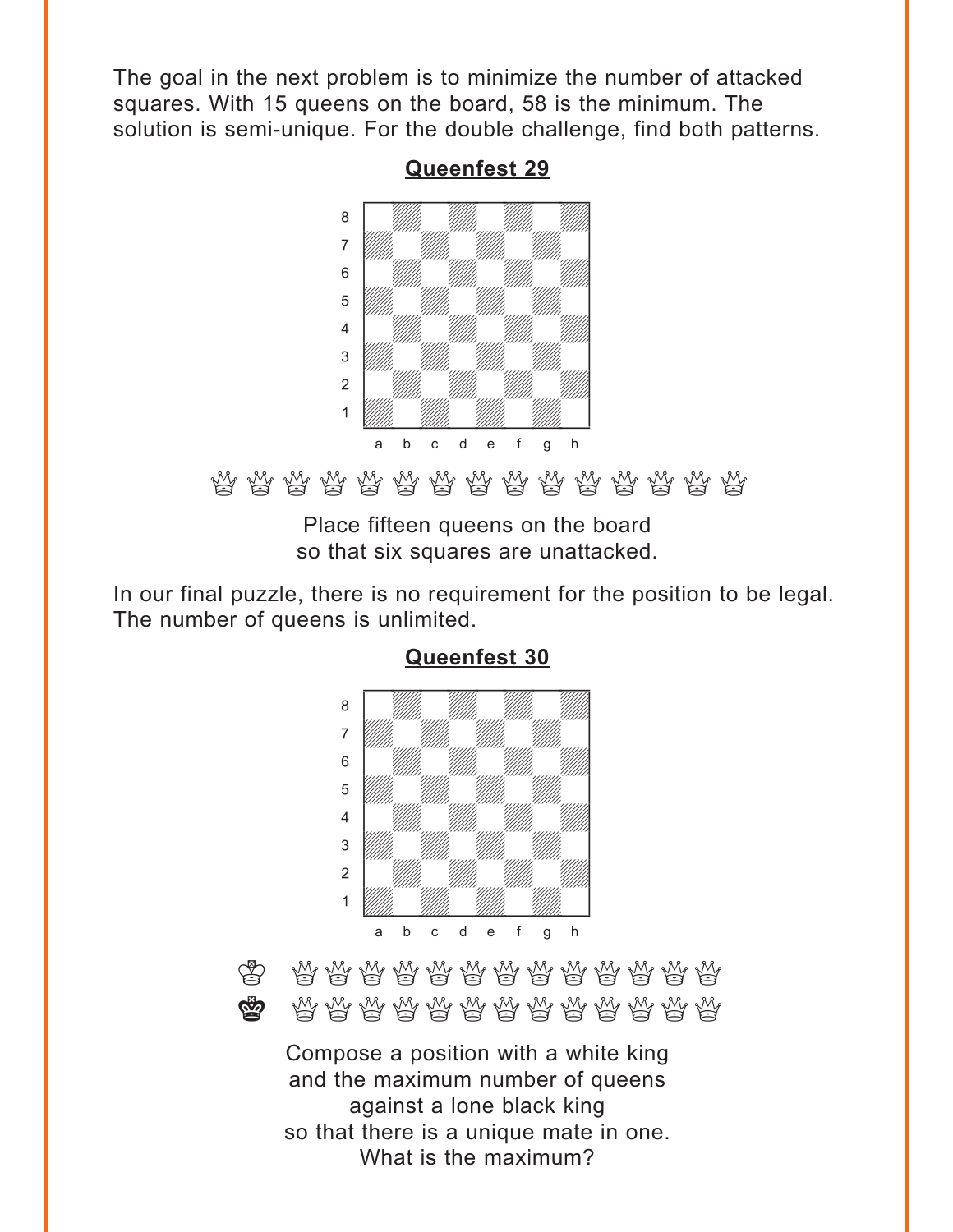# <span id="page-2-0"></span>**SOLUTIONS**

All problems by J. Coakley, *Puzzling Side of Chess* (2016). Thanks to Caisay 4.1 (Adrian Storisteanu) for an assist on tasks 28 and 29.

*PDF hyperlinks*. You can advance to the solution of any puzzle by clicking on the underlined title above the diagram. To return to the puzzle, click on the title above the solution diagram.



**[Queenfest 28](#page-0-0)**

Every light square is attacked.

There are 17 patterns, all quite similar. No queens are on adjacent ranks or files.

Qa1 Qc3 Qe5 Qg7 (shown above) Qa1 Qc3 Qe7 Qg5 Qa1 Qc5 Qe3 Qg7 Qa1 Qc7 Qe3 Qg5 Qa1 Qc7 Qe5 Qg3 Qa3 Qc1 Qe5 Qg7 Qa3 Qc1 Qe7 Qg5 Qa5 Qc1 Qe3 Qg7 Qa7 Qc1 Qe3 Qg5 Qa5 Qc1 Qe7 Qg3 Qa7 Qc1 Qe5 Qg3 Qa5 Qc3 Qe1 Qg7 Qa7 Qc3 Qe1 Qg5 Qa5 Qc7 Qe1 Qg3 Qa7 Qc5 Qe1 Qg3 Qa7 Qc3 Qe5 Qg1 Qa7 Qc5 Qe3 Qg1

The solution is exactly the same for four rooks.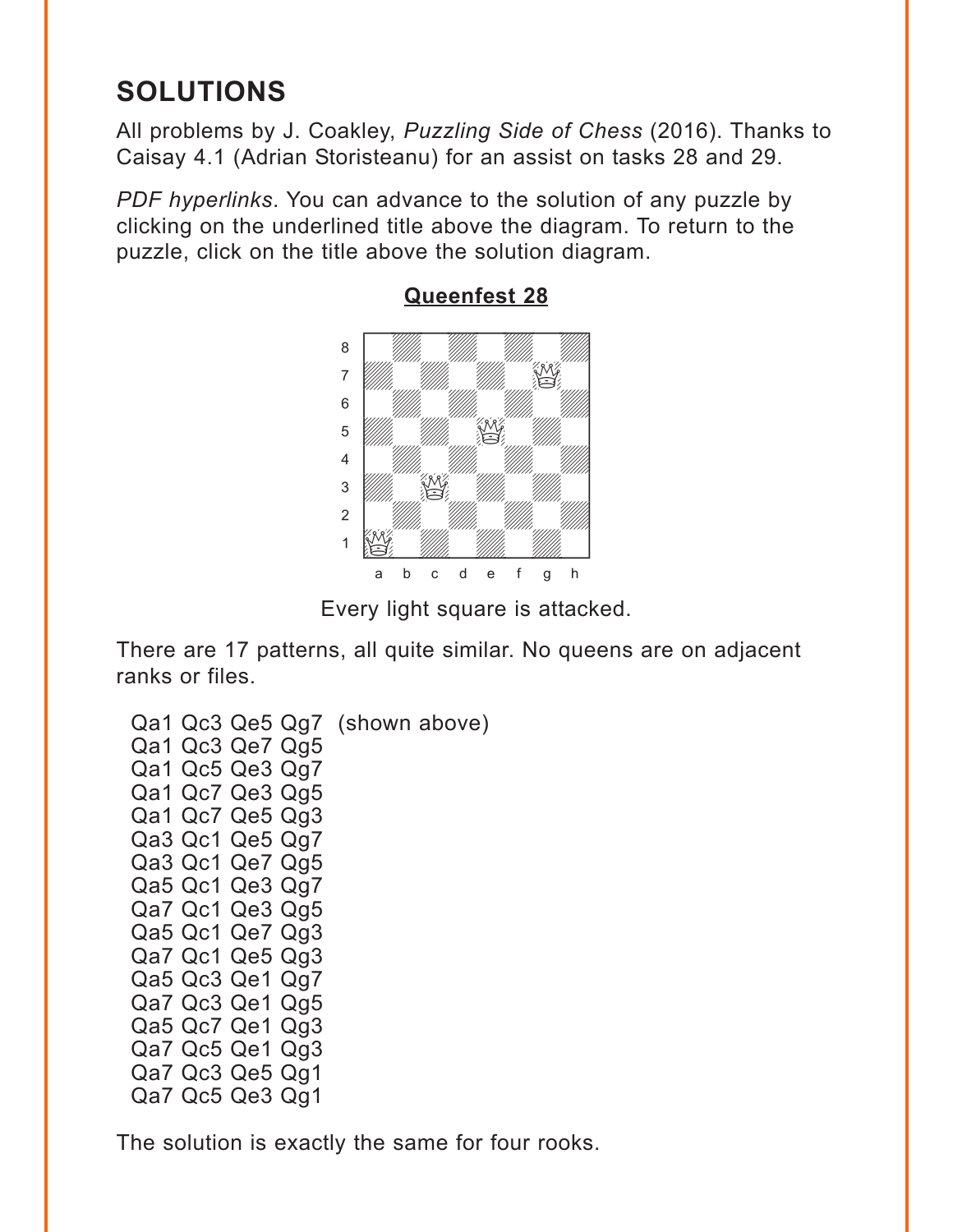## **[Queenfest 29](#page-1-0)**

<span id="page-3-0"></span>

There are two patterns, shown above and below. They correspond exactly to the two patterns for 6 queens, 15 unattacked squares. See Queenfest II (column 60). Just switch the queens with the coloured squares.



15 queens 6 squares unattacked

Six is also the maximum number of unattacked squares for fourteen queens. Here is the bonus puzzle.

#### **[Queenfest 29b](#page-4-0)**

Place fourteen queens on the board so that six squares are unattacked.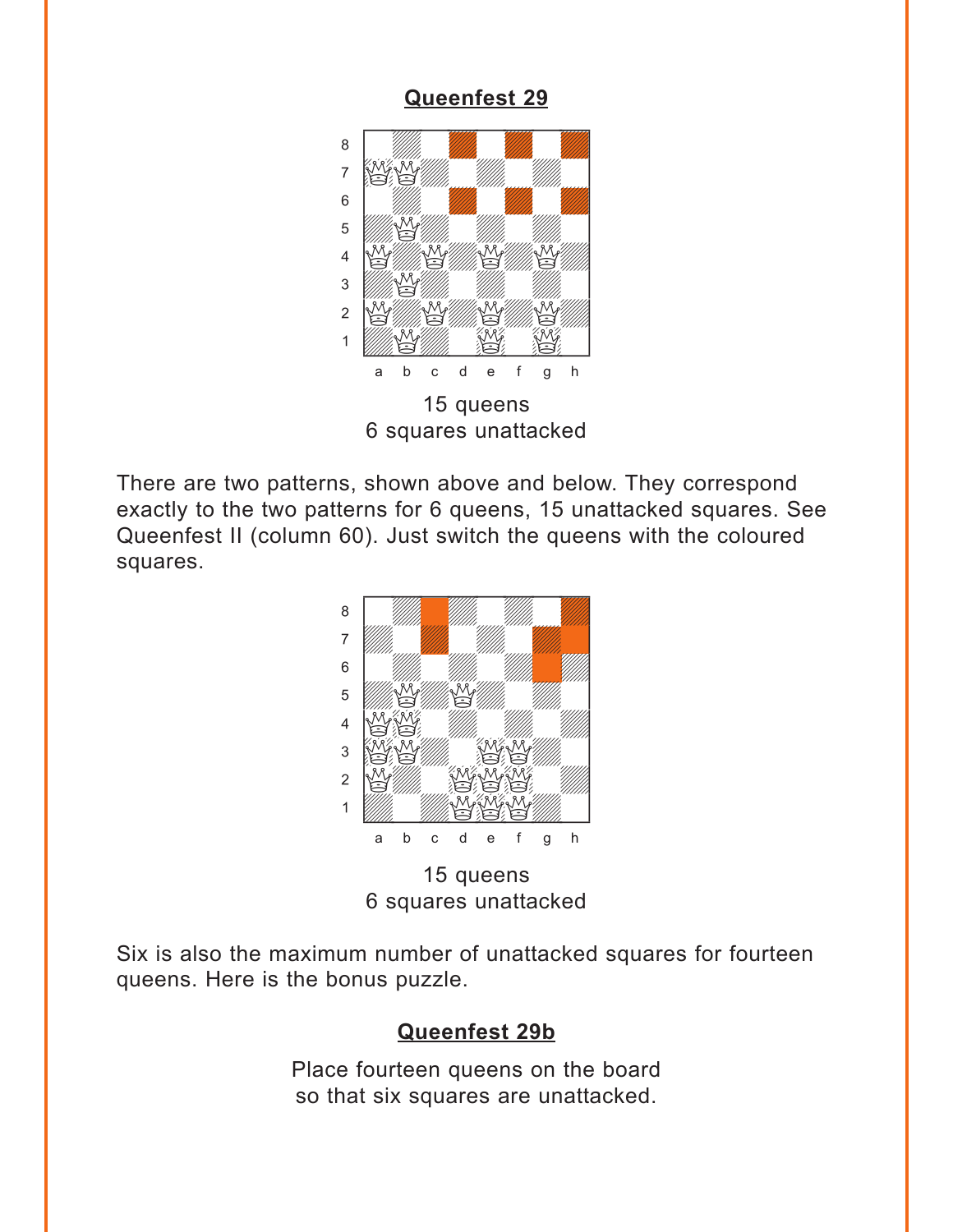### **[Queenfest 29b](#page-3-0)**

<span id="page-4-0"></span>

There are 42 patterns. Thirty of them are generated by removing any single queen from the two 15 queen patterns. The other twelve are listed below. The very cool pseudo-symmetrical formation\* from the top of the list is shown above.

Qb3 Qb4 Qb5 Qd3 Qd5 Qe2 Qe4 Qe6 Qe8 Qf3 Qf5 Qh3 Qh4 Qh5 \* Qd5 Qd7 Qd8 Qe7 Qe8 Qf3 Qf7 Qf8 Qg3 Qg4 Qg8 Qh3 Qh4 Qh5 Qc5 Qc6 Qc7 Qc8 Qd6 Qd7 Qd8 Qe7 Qe8 Qg4 Qg5 Qh4 Qh5 Qh6 Qd6 Qe3 Qe6 Qe7 Qf3 Qf4 Qf7 Qf8 Qg3 Qg4 Qg8 Qh3 Qh4 Qh6 Qd6 Qd8 Qe6 Qe8 Qf4 Qf8 Qg3 Qg4 Qg5 Qg8 Qh3 Qh4 Qh5 Qh6 Qb7 Qb8 Qd5 Qd6 Qd8 Qf5 Qf7 Qf8 Qg2 Qg6 Qg8 Qh2 Qh5 Qh7 Qe4 Qe7 Qe8 Qf3 Qf5 Qf7 Qf8 Qg3 Qg4 Qg8 Qh3 Qh4 Qh5 Qh7 Qe5 Qe7 Qe8 Qf3 Qf7 Qf8 Qg3 Qg4 Qg7 Qg8 Qh3 Qh4 Qh5 Qh8 Qa5 Qa7 Qc5 Qc7 Qc8 Qe5 Qe7 Qe8 Qg5 Qg7 Qh2 Qh4 Qh6 Qh8 Qc7 Qc8 Qe5 Qe6 Qf2 Qf6 Qf7 Qg2 Qg5 Qg7 Qg8 Qh2 Qh6 Qh8 Qc8 Qe3 Qe6 Qf2 Qf6 Qf7 Qg2 Qg3 Qg7 Qg8 Qh2 Qh3 Qh6 Qh8 Qa2 Qa6 Qa8 Qb5 Qb7 Qb8 Qf5 Qf7 Qf8 Qg2 Qg6 Qg8 Qh2 Qh7



The following chart shows all the *Queenfest* results so far. Asterisks indicate unique patterns. The only values not verified by computer are most and fewest moves with twelve and thirteen queens.